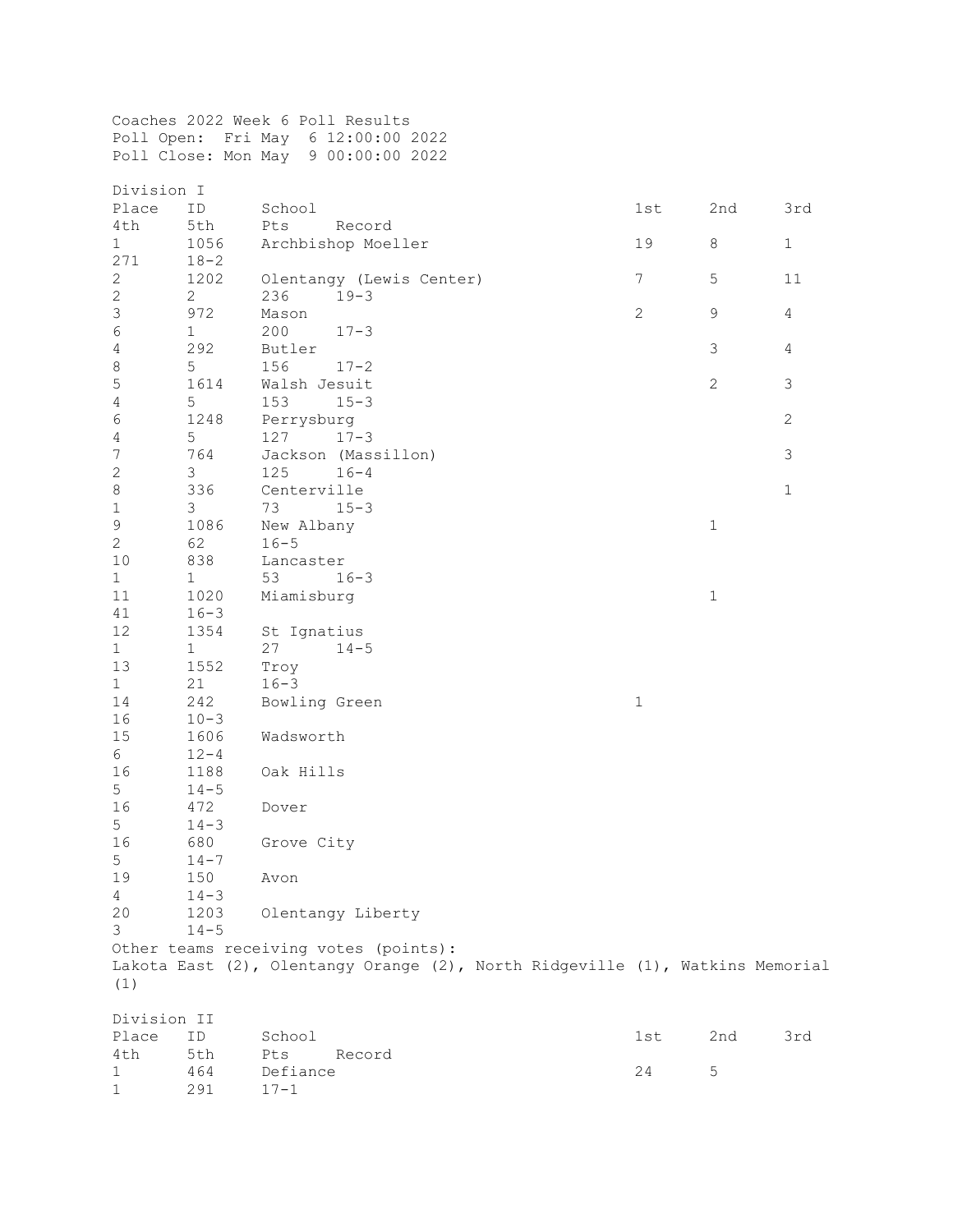| 2                         | 448                   |                                       |          | Cuyahoga Valley Christian Academy            |                                                                                             | 6           | 16           |              |
|---------------------------|-----------------------|---------------------------------------|----------|----------------------------------------------|---------------------------------------------------------------------------------------------|-------------|--------------|--------------|
| $\sqrt{2}$                | $\mathbf 1$           | 238                                   | $19 - 2$ |                                              |                                                                                             |             |              |              |
| $\mathsf 3$               | 762                   | Jackson                               |          |                                              |                                                                                             |             | $\mathbf{2}$ | 7            |
| $\mathsf S$               | 5                     | 164                                   | $15 - 3$ |                                              |                                                                                             |             |              |              |
| $\sqrt{4}$                | 304                   | Canfield                              |          |                                              |                                                                                             |             | 4            | 6            |
| $\sqrt{4}$                | 5                     | 158                                   | $15 - 3$ |                                              |                                                                                             |             |              |              |
| $\mathbf 5$               | 964                   | Marlington                            |          |                                              |                                                                                             |             | $\mathbf{2}$ | 5            |
| $\boldsymbol{7}$          | $\overline{4}$        | 150                                   | $14 - 2$ |                                              |                                                                                             |             |              |              |
| $\epsilon$                | 406                   | Columbian                             |          |                                              |                                                                                             |             |              | $\mathsf 3$  |
| $\mathfrak{Z}$            | 3                     | 125                                   | $15 - 3$ |                                              |                                                                                             |             |              |              |
| $\boldsymbol{7}$          | 758                   | Indian Valley                         |          |                                              |                                                                                             |             | $\mathbf 1$  |              |
| $\mathsf 3$               | 2                     | 90                                    | $15 - 3$ |                                              |                                                                                             |             |              |              |
| $\boldsymbol{7}$          | 1420                  | Sheridan                              |          |                                              |                                                                                             |             |              | 3            |
| $\mathbf 1$               | 3                     | 90                                    | $17 - 4$ |                                              |                                                                                             |             |              |              |
| $\mathsf 9$               | 158                   | Badin (Hamilton)                      |          |                                              |                                                                                             |             |              | $\mathbf{2}$ |
| $\mathbf{2}$              | $\mathbf 1$           | 76                                    | $16 - 5$ |                                              |                                                                                             |             |              |              |
| 10                        | 1568                  | Unioto                                |          |                                              |                                                                                             |             |              | $\mathbf 1$  |
| $\mathbf{1}$              | $\mathbf 1$           | 63                                    | $16 - 3$ |                                              |                                                                                             |             |              |              |
| 11                        | 1571                  | University School                     |          |                                              |                                                                                             |             |              |              |
| 3                         | 51                    | $16 - 5$                              |          |                                              |                                                                                             |             |              |              |
| 12                        | 1022                  | Miami Trace                           |          |                                              |                                                                                             |             |              | $1\,$        |
| $\mathbf{1}$              | $\mathbf 1$           | 42                                    | $12 - 2$ |                                              |                                                                                             |             |              |              |
| 13                        | 666                   | Granville                             |          |                                              |                                                                                             |             |              |              |
|                           |                       |                                       |          |                                              |                                                                                             |             |              |              |
| 19                        | $14 - 4$              |                                       |          |                                              |                                                                                             |             |              |              |
| 14                        | 1616                  | Wapakoneta                            |          |                                              |                                                                                             |             |              | $1\,$        |
| $\mathbf 1$               |                       | 15                                    | $11 - 4$ |                                              |                                                                                             |             |              |              |
| 14                        | 1522                  | Tallmadge                             |          |                                              |                                                                                             |             |              |              |
| $15\,$                    | $13 - 5$              |                                       |          |                                              |                                                                                             |             |              |              |
| 16                        | 1626                  | Washington Court House                |          |                                              |                                                                                             |             |              |              |
| 12                        | $13 - 4$              |                                       |          |                                              |                                                                                             |             |              |              |
| 17                        | 300                   | Cambridge                             |          |                                              |                                                                                             |             |              | $\mathbf 1$  |
| 10                        | $11 - 4$              |                                       |          |                                              |                                                                                             |             |              |              |
| 18                        | 286                   | Buckeye Valley                        |          |                                              |                                                                                             |             |              |              |
| 9                         | $14 - 3$              |                                       |          |                                              |                                                                                             |             |              |              |
| 18                        | 1160                  | Norwalk                               |          |                                              |                                                                                             |             |              |              |
| 9                         | $13 - 5$              |                                       |          |                                              |                                                                                             |             |              |              |
| 20                        | 1544                  | Tri-Valley                            |          |                                              |                                                                                             |             |              |              |
| 6                         | $13 - 4$              |                                       |          |                                              |                                                                                             |             |              |              |
|                           |                       | Other teams receiving votes (points): |          |                                              |                                                                                             |             |              |              |
|                           |                       |                                       |          |                                              | Salem $(5)$ , Ross (Hamilton) $(4)$ , West Branch $(2)$ , Tippecanoe $(1)$ , Celina $(1)$ , |             |              |              |
|                           | Archbishop Hoban (1), |                                       |          |                                              |                                                                                             |             |              |              |
|                           |                       |                                       |          | Field (Mogadore) (1), Chaminade Julienne (1) |                                                                                             |             |              |              |
|                           |                       |                                       |          |                                              |                                                                                             |             |              |              |
| Division III              |                       |                                       |          |                                              |                                                                                             |             |              |              |
| Place                     | ID                    | School                                |          |                                              |                                                                                             | 1st         | 2nd          | 3rd          |
|                           |                       |                                       |          |                                              |                                                                                             |             |              |              |
| 4th                       | 5th                   | Pts                                   | Record   |                                              |                                                                                             |             |              |              |
| 1                         | 369                   |                                       |          | Cinci Hills Christian Academy                |                                                                                             | 21          | 5            | $\mathbf{1}$ |
| 1                         |                       | 272                                   | $18 - 1$ |                                              |                                                                                             |             |              |              |
| $\mathbf 2$               | 508                   | Eastwood                              |          |                                              |                                                                                             | 6           | 8            | 3            |
| 5                         | 1                     | 203                                   | $17 - 0$ |                                              |                                                                                             |             |              |              |
| $\ensuremath{\mathsf{3}}$ | 866                   | Liberty Union                         |          |                                              |                                                                                             | 1           | 8            | 11           |
| $\mathsf 3$               | $\mathbf 1$           | 201                                   | $16 - 1$ |                                              |                                                                                             |             |              |              |
| 4                         | 1752                  | Zane Trace                            |          |                                              |                                                                                             | $\mathbf 1$ | 5            | 8            |
| 6                         | 4                     | 194                                   | $18 - 2$ |                                              |                                                                                             |             |              |              |
| 5                         | 950                   | Margaretta                            |          |                                              |                                                                                             |             |              |              |
| $\mathbf{2}$              | 2                     | 78                                    | $15 - 3$ |                                              |                                                                                             |             |              |              |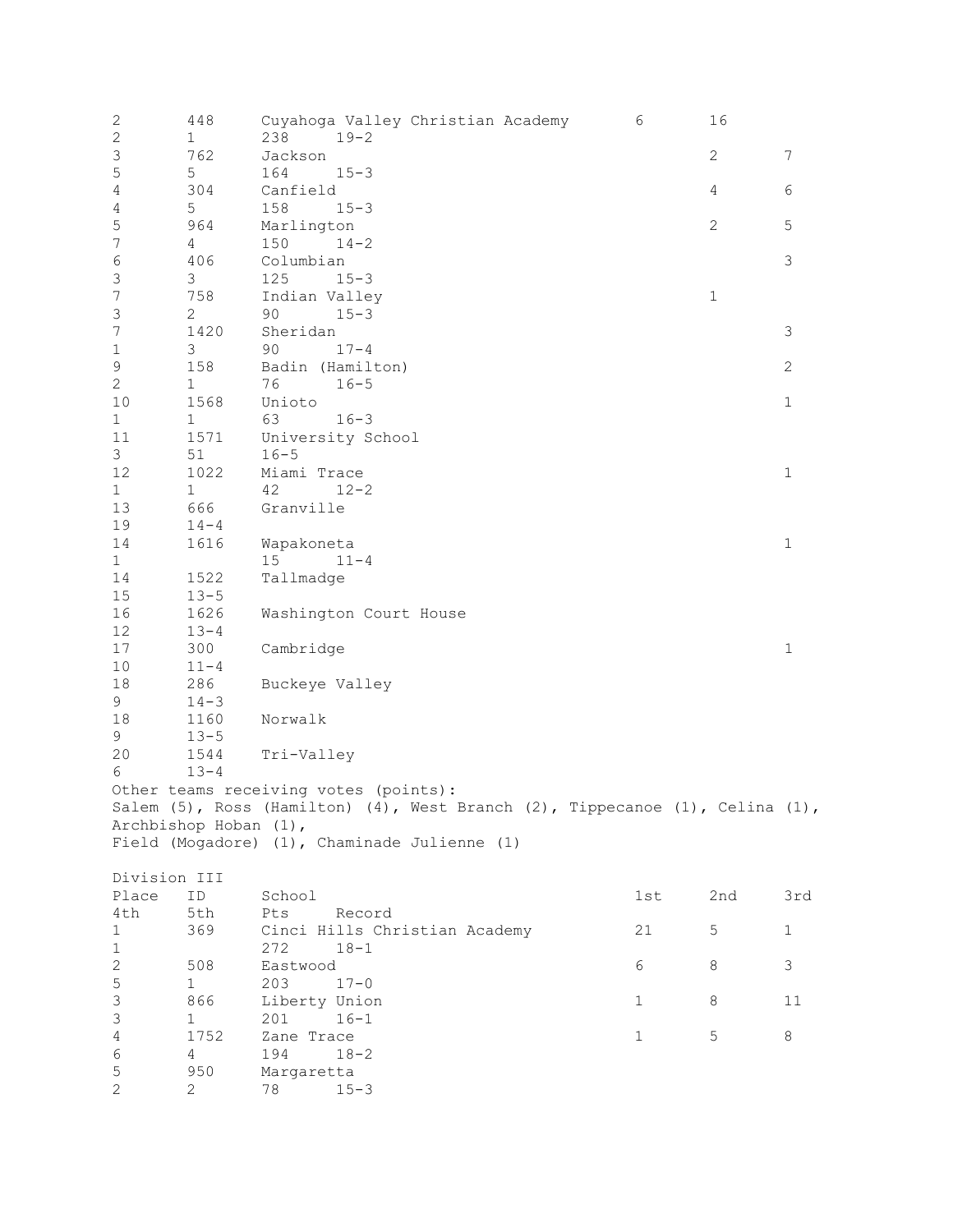6 1216 Ottawa Hills 1 4 4 77 15-2 6 968 Martins Ferry 1 3 1 77 14-3<br>8 334 Centerburg 8 334 Centerburg 1<br>4 70 16-3 4 70 16-3<br>9 394 Coldwater 9 394 Coldwater 1 2 58 13-5<br>10 1268 Ports 10 1268 Portsmouth 2<br>1 51 15-4 1 51 15-4<br>11 1640 Wayne 11 1640 Waynedale<br>1 1 39 19 1 1 39 15-4<br>12 1742 Wynford 12 1742 Wynford 1 28 15-3<br>13 518 Edisc 13 518 Edison (Milan) 1 1 25 13-6<br>14 614 Fredericktown 14 614 Fredericktown<br>2 23 14-3 2 23 14-3<br>14 636 Genoa 14 636 Genoa Area 1 23 13-4<br>16 198 Benja 16 198 Benjamin Logan 2 1 20 11-2<br>17 114 Amanda-Clear 17 114 Amanda-Clearcreek<br>19 13-5 19 13-5<br>18 534 Elyria Catholic 1 18 12-5<br>19 1004 Mecha 19 1004 Mechanicsburg<br>17 13-4 17 13-4<br>20 1696 20 1696 Wheelersburg 1  $6 - 4$ Other teams receiving votes (points): Worthington Christian (12), South Range (11), Columbiana (10), Adena (8), Carlisle (8), Arcanum (5), Grand Valley (5), Tinora (5), Gibsonburg (4), Harrison Central (4), Otsego (4), Indian Lake (3), Hawken (3), Reading (2), Minford (1), Rootstown (1), Riverdale (1), Archbold (1), Wellston (1) Division IV<br>Place ID Place ID School 1st 2nd 3rd 4th 5th Pts Record<br>1 1586 Lucasville Val 1 1586 Lucasville Valley 16 12 1<br>276 13-2 276 13-2 2 732 Hopewell-Loudon 8 6 7 5 1 241 15-2<br>3 1090 Newark Catho. 3 1090 Newark Catholic 4 3 7 2 4 193 14-4<br>4 878 Lincolnview 4 878 Lincolnview 1 3 5 6 5 181 12-4 5 720 Hillsdale 2 6<br>7 5 172 16-3 7 5 172 16-3<br>6 714 Berlin Hilan 6 714 Berlin Hiland 1 6 90 11-4<br>7 1352 St Henry 7 1352 St Henry<br>1 68 11-5  $11 - 5$